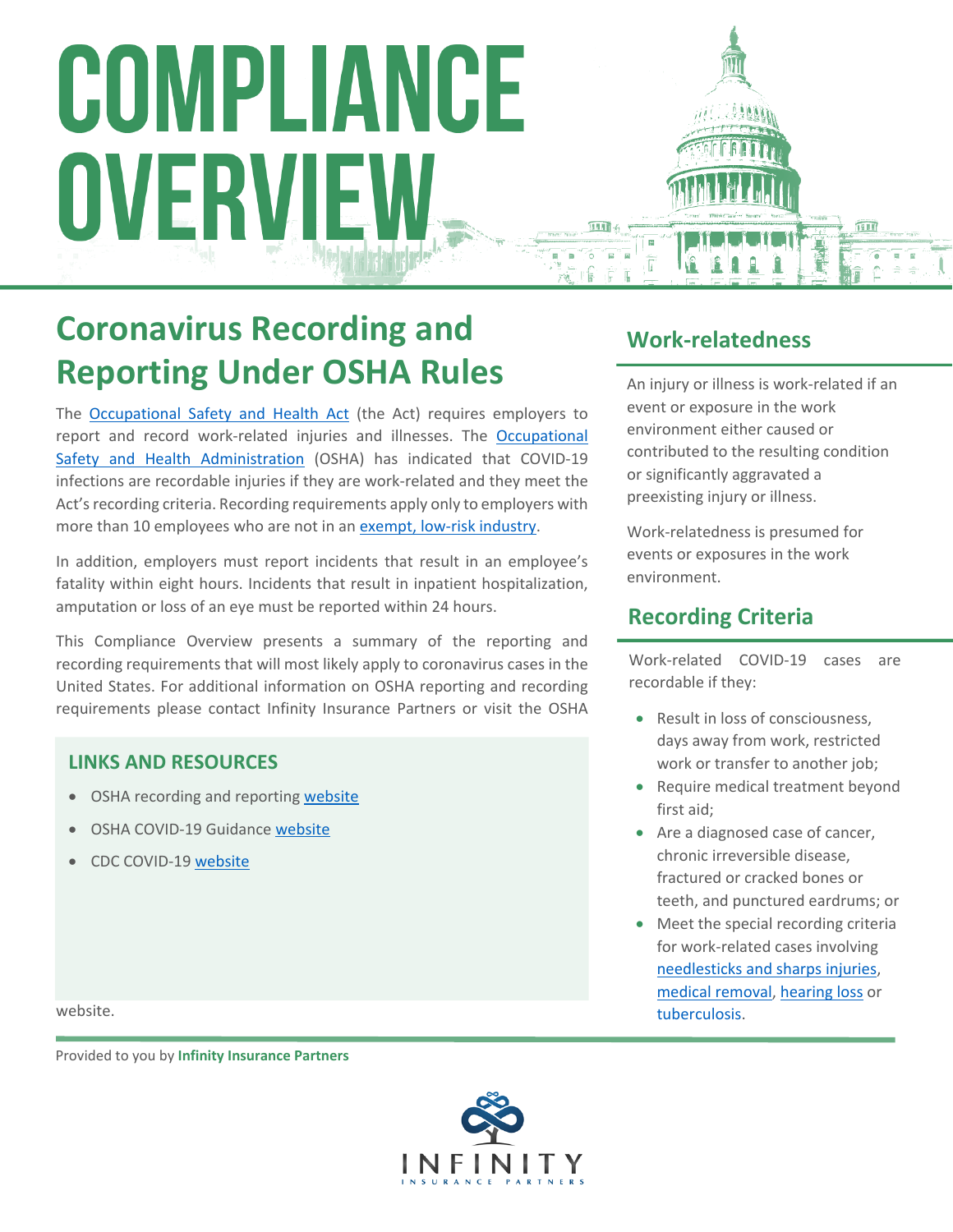# **COMPLIANCE OVERVIEW**

# **Recording COVID-19 Cases**

OSHA has [clarified](https://www.osha.gov/SLTC/covid-19/standards.html) that COVID-19 can be a recordable illness if a worker is infected as a result of performing their work-related duties. Employers can use the graphic on the right to determine whether incidents should be recorded under the Act.

However, employers are only responsible for recording cases of COVID-19 if all of the following are met:

- **1.** The case is a confirmed case of COVID-19 (see [CDC information](https://www.cdc.gov/coronavirus/2019-ncov/php/reporting-pui.html) on persons under investigation and presumptive positive and laboratory-confirmed cases of COVID-19);
- **2.** The case is work-related, as defined by [29](https://www.osha.gov/laws-regs/regulations/standardnumber/1904/1904.5)  [CFR 1904.5](https://www.osha.gov/laws-regs/regulations/standardnumber/1904/1904.5); and
- **3.** The case involves one or more of the general recording criteria set forth in [29](https://www.osha.gov/laws-regs/regulations/standardnumber/1904/1904.7)  [CFR 1904.7](https://www.osha.gov/laws-regs/regulations/standardnumber/1904/1904.7) (e.g., medical treatment beyond first aid, or days away from work).



OSHA's definition of a recordable illness includes "both acute and chronic illnesses, such as, but not limited to, a skin disease, respiratory disorder or poisoning." This definition is limited to abnormal conditions or disorders that exclude the common cold and the seasonal flu. This can make it difficult when employees show up to work with coronavirus-like symptoms, such as a high fever or coughing. For this reason, employers should wait until they have a confirmed COVID-19 diagnosis before starting a recordability analysis.

## **Reporting COVID-19 Cases**

As mentioned above, COVID-19 cases must be reported if they are **work-related** and result in a **fatality** (within eight hours), inpatient hospitalization, amputation or loss of an eye (within 24 hours). The reporting periods begin as soon as the employer learns about the work-related incident, even if there is a delay between the time the incident takes place and the time the incident is reported to the employer.

If the OSHA area office is closed, employers are expected to report these incidents by phone at **1-800-321-OSHA (6742)** or the reporting application located on OSHA's public website at **[www.osha.gov](http://www.osha.gov/)**. OSHA reports must include the following information:

- $\triangledown$  The establishment name:
- $\triangledown$  The location of the work-related incident:

This Compliance Overview is not intended to be exhaustive nor should any discussion or opinions be construed as legal advice. Readers should contact legal counsel for legal advice. ©2020 Zywave, Inc. All rights reserved.